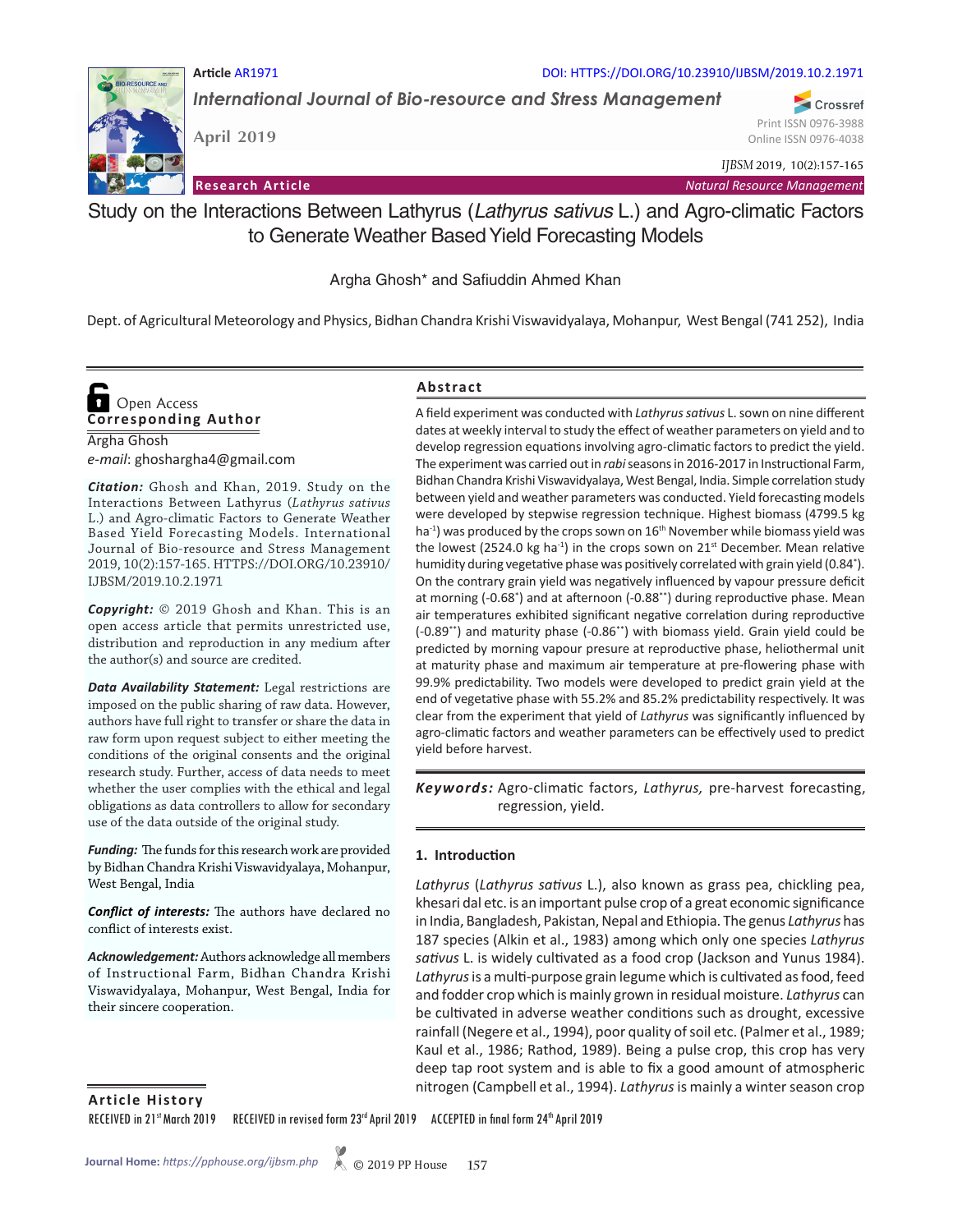which is adapted to the subtropics or temperate climates (Haqqani et al., 1995). This crop can be grown well under the high temperatures of the subtropics as a winter crop and generally sown in October/ November and harvested in March (Sarwar et al., 1993). *Lathyrus* is more productive as compare to other pulse crops.

Climatic variability during the crop growing season alters the crop production to a greater extent because it affects the critical environmental factors like temperature, rainfall and evapotranspiration pattern etc. (Ruminta et al., 2018). Quality and quantity of production depend on both environmental and genetic factors. Crop production is adversely affected under changing climate (Szeles et al., 2018). Increased temperature condition during the present time has adverse effect on agriculture (Reddy and Sreenivas, 2016). Plant growth and development are influenced by air and canopy temperature and different crops has a different range of favourable temperature and temperature affects crop growth differently during different developmental phases (Hatfield et al., 2008). High temperature stress grain- filling period and consequently grain yield decreases (Barlow et al., 2015). Crop yield is severely affected by high temperature and drought stress (Hategekimana et al., 2018). Heat stress adversely affects the enzymatic activities in plants (Wilson et al., 2019). Other weather factors such as rainfall, evaporation, bright sunshine hours are the major limiting factors for dry matter production in tropical climate (Krishna Murthy et al., 2000). Crop yield is adversely affected by low temperature and moisture stress occurred during critical growth stages such as reproductive phase pod developmental phase, maturity phase etc. (Ramachandrappa et al., 1992). As the weather elements prevailing during each phenophase affect crop yield, pre-harvest yield forecasting models has been developed by generating regression equations yield and the weather parameters during different growth stages (Sarwar et al., 1993). Emergence of new pests in any crop is observed now a days as a consequences of climate change (Kamakshi et al., 2019).

This research work was carried out to study the crop weather interaction of *Lathyrus* crop. Critical agro-climatic parameters for yield and biomass prediction were identified. Pre-harvest forecasting models were developed to predict grain yield and above ground biomass yield involving yield and critical weather parameters.

#### **2. Materials and Methods**

# *2.1. Experimental details*

Field experiment was conducted during the *rabi* seasons of 2016-2017 at Instructional Farm, Bidhan Chandra Krishi Viswavidyalaya, Nadia, West Bengal, India. The farm is situated at 22°58´ N latitude, 88°31´ E longitude and at an altitude of 9.75 m above the mean sea level. The average annual rainfall is 1457 mm, 85% of which is received from June to September. Mean monthly temperature ranges from  $10$  °C-37 °C. The experiment was laid out in simple Randomized Complete Block design (RCBD) with nine treatments (dates of sowing) and three replications. Plot size was 4.5×3.3 m<sup>2</sup>. Lathyrus (Variety: Prateek) was sown on nine different dates at weekly interval (26th October, 2nd November, 9th November, 16th November, 23<sup>rd</sup> November, 30<sup>th</sup> November, 7<sup>th</sup> December, 14<sup>th</sup> December and 21<sup>st</sup> December).

#### *2.2. Phenological and biometric observations*

Seven distinct phenophases were identified namely emergence phase (P-1: sowing to 100% emergence), vegetative phase (P-2:  $1^{st}$  emergence to emergence of  $1^{st}$ flower bud), pre-flowering phase (P-3: sowing to emergence of 1<sup>st</sup> flower), reproductive phase (P-4: emergence of 1<sup>st</sup> flower bud to end of flowering), post-flowering phase (P-5: starting of flowering to end of flowering), pod developmental phase (P-6: emergence of  $1<sup>st</sup>$  pod to end of pod initiation) and maturity phase (P-7:  $1<sup>st</sup>$  matured pod to 100% maturity). After harvesting of crop, grain yield was recorded. Above ground biomass yield was determined by adding grain yield with the straw matter.

#### *2.3. Agro-climatic factors*

Daily maximum  $(T_{max})$ , minimum  $(T_{min})$ , mean  $(T_{mean})$  air temperatures, and morning and afternoon soil temperatures (ST I and ST II respectively) recorded at 5, 15 and 30 cm soil depths, morning, afternoon, mean relative humidity (RH I, RH II and RH<sub>mean</sub> respectively), vapour pressure (VP I, VP II and VP<sub>mean</sub> respectively) vapour pressure deficits (VPD I, VPD II and VPD<sub>mean</sub> respectively), total rainfall (R), total evaporation (E) and total bright sun shine hours (BSH) during each phenophase were collected from Principal Agrometeorological Observatory which is situated beside the experimental field. Three accumulated agrometeorological indices viz. growing degree day (GDD), photothermal unit (PTU) and heliothermal unit (HTU) occurring at different phenophases were evaluated (Khan et al., 2005).

Growing degree day (GDD)= $(T_{m}-T_{b})$ Photothermal unit (PTU)=[ $(T_m-T_b)xDL$ ] Heliothermal unit (HTU)=[( $T_{m}$ –T<sub>b</sub>)xBSH]

Where,

DL=Day length (Possible sunshine hours: from dawn to twilight)

BSH=Bright sunshine hours (Hour)

 $T_m$ =Daily mean temperature in °C.

 $T_{b}$ =Base temperature of 5°C.

Day length for the latitude of the experimental field where Agrometeorological Observatory is situated was calculated following the table values of possible sunshine hours (Doorenbos and Pruitt, 1977).

Mean photo (Photo T) and mean nycto (Nycto T) temperatures were computed (Venkataraman and Krishnan, 1992)

Mean photo temperature=maximum temperature-0.40 (maximum temperature-minimum temperature)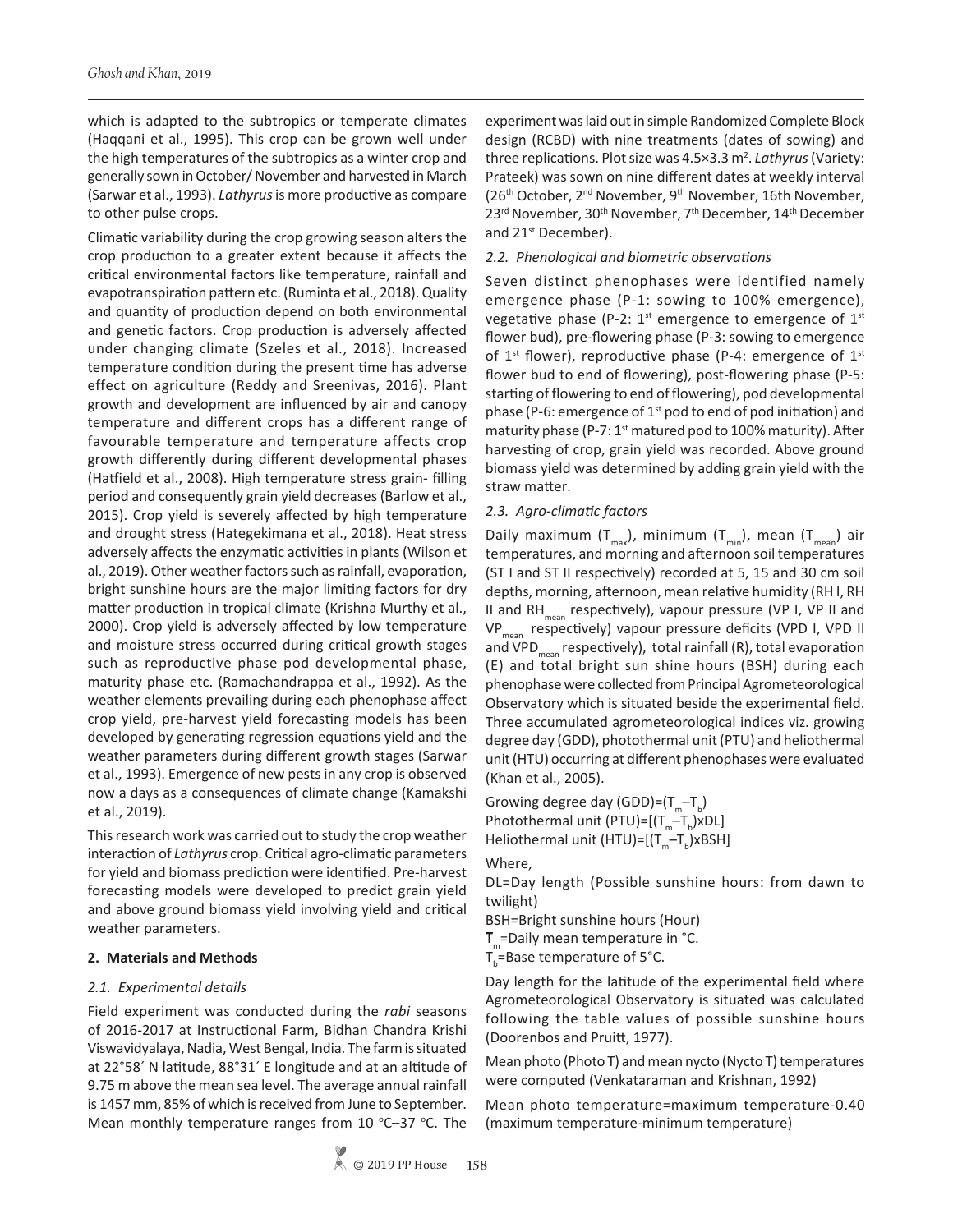Mean nycto temperature=minimum temperature+0.40 (maximum temperature-minimum temperature)

#### *2.4. Statistical analysis*

Grain and biomass yield data were statistically analyzed at *p*=0.05 level of probability using OP-STAT software. Correlation coefficients (r) between phenophase-wise mean and accumulated weather parameters and different agrometeorological indices and yield were determined (Gomez and Gomez, 1984). Regression equations were developed by stepwise regression through the SPSS 16.0 version for prediction of yield involving agro-climatic factors.

# **3. Results and Discussion**

# *3.1. Variation in grain yield and above ground biomass with varied sowing dates*

Grain yield and biomass yield averaged over two seasons were presented in Table 1. Grain yield showed an increasing trend from 26<sup>th</sup> October sown crop to 16<sup>th</sup> November sown crop and then grain yield started to decline. The highest

| Table 1: Variation in grain yield (kg ha <sup>-1</sup> ) and above ground |
|---------------------------------------------------------------------------|
| biomass (kg ha <sup>-1</sup> ) with varied sowing dates                   |

| Dates of<br>sowing    | Grain yield<br>$(kg ha-1)$ |        | Above ground biomass<br>$(kg ha-1)$ |        |  |  |
|-----------------------|----------------------------|--------|-------------------------------------|--------|--|--|
|                       | Mean±Standard              | C.V.   | Mean±Standard                       | C.V.   |  |  |
|                       | deviation                  | $(\%)$ | deviation                           | $(\%)$ |  |  |
| $26th$ Oct.           | 806.7±96.03                | 11.9   | 4178.8±204.12                       | 4.9    |  |  |
| $2nd$ Nov.            | 840.0±54.61                | 6.5    | 4336.5±399.11                       | 9.2    |  |  |
| $9th$ Nov.            | 865.3±73.99                | 8.6    | 4626.9±653.23                       | 14.1   |  |  |
| $16th$ Nov.           | 994.4±122.52               | 12.3   | 4799.5±887.55                       | 18.5   |  |  |
| $23rd$ Nov.           | 968.9±62.91                | 6.5    | 4295.2±968.97                       | 22.6   |  |  |
| 30 <sup>th</sup> Nov. | 873.2±33.79                | 15.3   | 3243.5±637.49                       | 19.7   |  |  |
| $7th$ Dec.            | 793.7±138.95               | 17.5   | 2858.8±538.61                       | 18.8   |  |  |
| $14th$ Dec.           | 682.6±109.13               | 16.0   | 2654.3±264.30                       | 10.0   |  |  |
| $21st$ Dec.           | 620.9±36.42                | 5.9    | 2524.0±138.76                       | 5.5    |  |  |
| CD                    | 162.343                    |        | 1082.658                            |        |  |  |
| $(p=0.05)$            |                            |        |                                     |        |  |  |
| SEm±                  | 53.688                     |        | 358.044                             |        |  |  |
| CV (%)                | 11.2                       |        | 16.6                                |        |  |  |

above ground biomass (4799.5 kg ha<sup>-1</sup>) was observed in crop sown on 16<sup>th</sup> November which was statistically at par with the biomass yields produced from the crops sown on  $26<sup>th</sup>$ October, 2<sup>nd</sup> November, 9<sup>th</sup> November and 23<sup>rd</sup> November. The results further revealed that for every seven days delay in sowing beyond 16<sup>th</sup> November there were reductions in above ground biomass by 10.5%, 32.4%, 40.4%, 44.7% and 47.4% in crops sown on 23rd November, 7th December, 14th December and  $21^{st}$  December, respectively. Thus it is evident that crop sown beyond 23<sup>rd</sup> November were vulnerable to produce lesser biomass than the crop sown on 16<sup>th</sup> November. Biomass yield was lowest (2524.0 kg ha<sup>-1</sup>) in the crops sown on 21st December. Grain yield was higher in case of early sowing. Both grain yield and biomass production was reduced when sowing was delayed (Kumar et al., 2008). It was earlier reported that grain yield of rice was decreased with delay in sowing dates (Dhaliwal et al., 2006; Mahajan et al., 2009). Reduction in dry matter production with delay in sowing time was also reported earlier in rice (Jagtap et al., 2016). Previous experimental results demonstrated that wheat yield decreased under late sown condition (Qamar et al., 2004; Rashid et al., 2004).

# *3.2. Effects of agro-climatic factors on grain yield and above ground biomass*

The correlation studies between the grain yield and mean weather parameters (Table 2) showed that maximum, minimum and mean air temperature occurring during maturity phase exhibited significant negative correlation ( $T_{\text{max}}$ : -0.80<sup>\*\*</sup>; T<sub>min</sub>: -0.70\*; T<sub>mean</sub>: -0.75\*) with grain yield. Significant negative correlation was exhibited between grain yield and morning relative humidity (-0.78\* ) during maturity phase while significant positive correlations were exhibited between the grain yield and afternoon relative humidity (0.78\* ) and mean relative humidity (0.84\*\*) during vegetative phase. Morning, afternoon and mean actual vapour pressures of emergence, vegetative and pre-flowering phases had positive correlations whereas vapour pressures exhibited significant negative correlation of reproductive phase (VP I: -0.68\* ; VP II: -0.88\*\*; VP<sub>mean</sub>: -0.75\*). Afternoon and mean vapour pressure deficit of emergence phase had positive correlation (VP II: 0.83\*\*; VP<sub>mean</sub>: 0.81\* ) with grain yield while during the remaining crop growing period vapour pressure deficits showed negative correlations. Soil temperatures at different depths during reproductive, pod developmental and maturity phases had adverse effects on the grain yield while grain yield was beneficially contributed by the soil temperatures during the other phenophases.

Correlation studies between the above ground biomass and mean weather elements (Table 3) showed that air temperature during the vegetative phase exhibited significant positive correlation (0.71\* ) with the biomass production. On the contrary, biomass production of grass pea was in highly significant negative correlation with air temperatures at reproductive (T<sub>max</sub>: -0.86\*\*; T<sub>min</sub>: -0.91\*\*; T<sub>mean</sub>: -0.89\*\*), pod developmental (T<sub>max</sub>: -0.81<sup>\*\*</sup>; T<sub>min</sub>: -0.88<sup>\*\*</sup>; T<sub>mean</sub>: -0.85<sup>\*\*</sup>) and maturity phase  $(T_{\text{max}}: -0.93^{**}; T_{\text{min}}: -0.80^{**}; T_{\text{mean}}: -0.86^{**}).$ Biomass yield showed significant negative correlation with diurnal temperature range at vegetative phase (-0.68\*) and significant positive correlation with diurnal temperature range at post-flowering phase (0.95\*\*). Relative humidity during post-flowering phase showed very high significant positive correlation (RH I: 0.92\*\*; RH II: 0.87\*\*; RH<sub>mean</sub>: 0.91\*\*) with total biomass yield. Vapour pressure deficits during reproductive (VPD I: -0.77<sup>\*</sup>; VPD II: -0.80<sup>\*\*</sup>; VPD<sub>mean</sub>: -0.84<sup>\*\*</sup>) and pod developmental (VPD I: -0.84\*\*; VPD II: -0.78\*; VPD<sub>mean</sub>: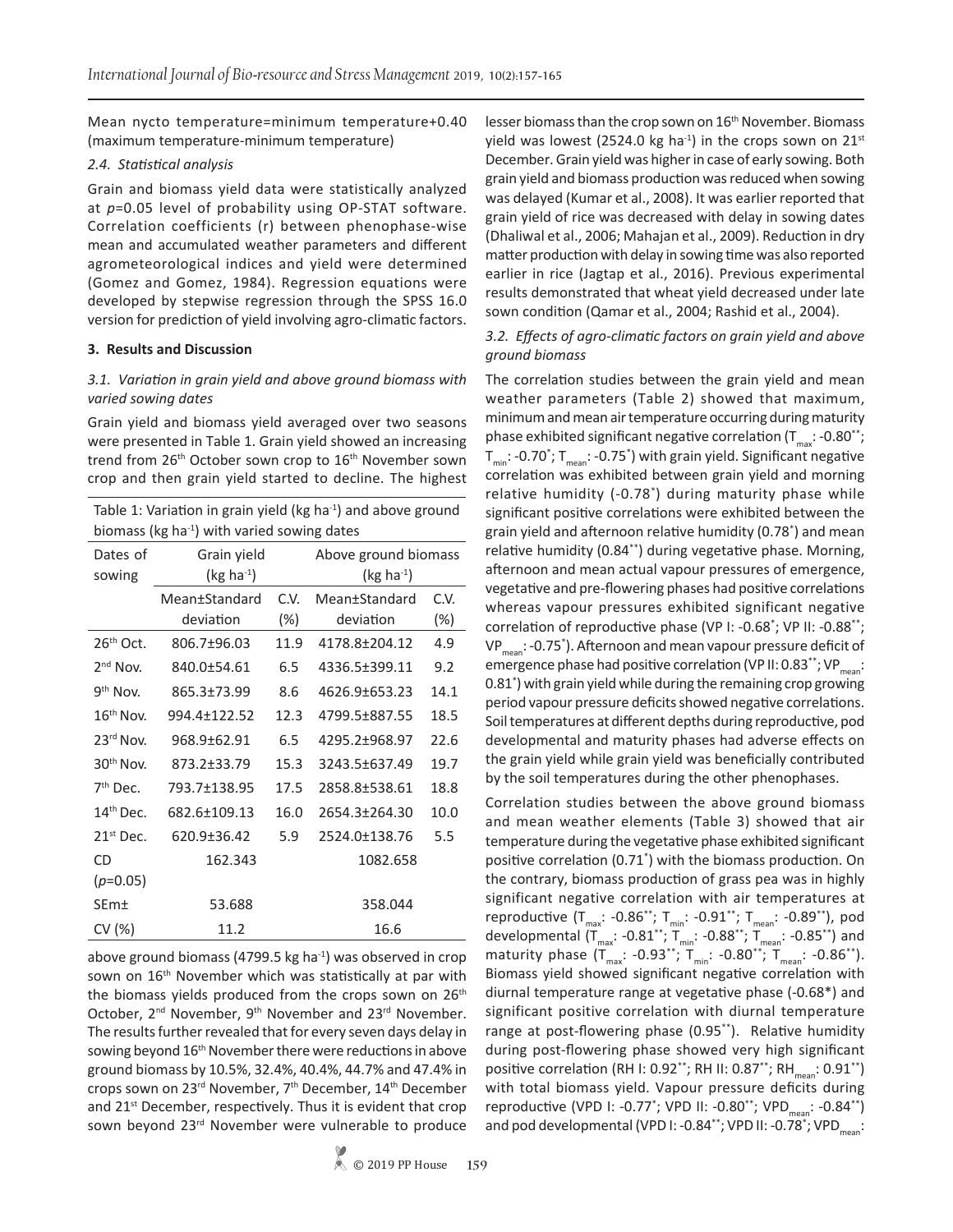| Table 2: Correlation coefficients (r) between grain yield and mean weather parameters |           |          |         |            |          |                      |                      |  |
|---------------------------------------------------------------------------------------|-----------|----------|---------|------------|----------|----------------------|----------------------|--|
| Agro-climatic factors                                                                 | $P-1^a$   | $P-2b$   | $P-3c$  | $P-4d$     | $P-5e$   | $P - 6$ <sup>f</sup> | $P-78$               |  |
| $\mathsf{T}_{\max}$                                                                   | 0.06      | 0.25     | 0.12    | $-0.52$    | 0.53     | $-0.43$              | $-0.80$ **           |  |
| $\mathsf{T}_{\min}$                                                                   | 0.17      | 0.30     | 0.21    | $-0.65$    | $-0.25$  | $-0.55$              | $-0.70*$             |  |
| $\mathsf{T}_{\mathsf{mean}}$                                                          | 0.13      | 0.28     | 0.17    | $-0.58$    | 0.32     | $-0.50$              | $-0.75*$             |  |
| $\mathsf{T}_{\text{range}}$                                                           | $-0.23$   | $-0.39$  | $-0.32$ | 0.38       | 0.66     | 0.50                 | 0.47                 |  |
| RH I                                                                                  | $-0.55$   | $-0.08$  | 0.03    | 0.14       | 0.57     | 0.04                 | $-0.78$ *            |  |
| RH II                                                                                 | $-0.62$   | $0.78*$  | 0.48    | $-0.01$    | 0.47     | $-0.24$              | $-0.40$              |  |
| $\mathsf{RH}_{\mathsf{mean}}$                                                         | $-0.62$   | $0.84**$ | 0.35    | 0.07       | 0.54     | $-0.07$              | $-0.52$              |  |
| VP I                                                                                  | 0.31      | 0.29     | 0.23    | $-0.68$ *  | $-0.65$  | $-0.60$              | $-0.71$ <sup>*</sup> |  |
| VP II                                                                                 | 0.08      | 0.42     | 0.33    | $-0.88***$ | $-0.78*$ | $-0.74*$             | $-0.66$              |  |
| $\mathsf{VP}_{\mathsf{mean}}$                                                         | 0.22      | 0.35     | 0.27    | $-0.75$    | $-0.70*$ | $-0.65$              | $-0.69*$             |  |
| VPD I                                                                                 | 0.50      | 0.17     | $-0.01$ | $-0.45$    | $-0.38$  | $-0.43$              | $0.75*$              |  |
| VPD II                                                                                | $0.83**$  | $-0.39$  | $-0.64$ | $-0.44$    | $-0.40$  | $-0.36$              | $-0.13$              |  |
| $\mathsf{VPD}_{\mathsf{mean}}$                                                        | $0.81***$ | $-0.28$  | $-0.48$ | $-0.46$    | $-0.41$  | $-0.38$              | 0.02                 |  |
| ST I at 5 cm                                                                          | 0.10      | 0.24     | 0.15    | $-0.60$    | 0.10     | $-0.51$              | $-0.61$              |  |
| ST II at 5 cm                                                                         | 0.12      | 0.24     | 0.14    | $-0.59$    | 0.24     | $-0.50$              | $-0.61$              |  |
| $ST_{\text{mean}}$ at 5 cm                                                            | 0.10      | 0.26     | 0.17    | $-0.58$    | 0.40     | $-0.49$              | $-0.53$              |  |
| ST I at 15 cm                                                                         | 0.08      | 0.20     | 0.06    | $-0.55$    | 0.35     | $-0.45$              | $-0.63$              |  |
| ST II at 15 cm                                                                        | 0.10      | 0.21     | 0.10    | $-0.58$    | 0.26     | $-0.48$              | $-0.60$              |  |
| $ST_{mean}$ at 15 cm                                                                  | 0.11      | 0.27     | 0.17    | $-0.59$    | 0.40     | $-0.49$              | $-0.57$              |  |
| ST I at 30 cm                                                                         | 0.09      | 0.22     | 0.11    | $-0.58$    | 0.25     | $-0.48$              | $-0.63$              |  |
| ST II at 30 cm                                                                        | 0.11      | 0.22     | 0.12    | $-0.58$    | 0.25     | $-0.49$              | $-0.61$              |  |
| $ST_{mean}$ at 30 cm                                                                  | 0.10      | 0.26     | 0.17    | $-0.58$    | 0.40     | $-0.49$              | $-0.58$              |  |

<sup>\*</sup>Significance of r≥0.67 at CD (*p*= 0.05) and \*\*Significance of r≥0.80 at CD (*p*=0.01); <sup>a</sup>emergence phase; <sup>b</sup>vegetative phase; <sup>c</sup>pre-flowering phase; <sup>d</sup>reproductive phase; <sup>e</sup>post-flowering phase; <sup>f</sup>pod developmental phase; <sup>g</sup>maturity phase

-0.80\*\*) phases exhibited significant negative correlation with the above ground biomass of grass pea. Grain yield was higher in case of early sowing.

Correlation coefficients (r) between yield and accumulated weather parameters and agrometeorological indices are shown in Tables 4 which revealed that BSH at maturity phase exhibited negative non-significant correlation with the total grain weight. Total rainfall and total evaporation at post-flowering phase had negative correlation with the grain weight, though the correlations were not significant. GDD (0.81<sup>\*\*</sup>) and PTU (0.75<sup>\*</sup>) at pre-flowering phases, registered significant positive correlations with grain yield. Grain yield of was negatively affected by the photo and nycto temperatures at reproductive, pod developmental and maturity phases. Grain yield showed significant negative correlation with photo and nycto temperatures during the maturity phase (Photo T: -0.75\* ; Nycto T: -0.73\* ). BSH at reproductive, postflowering and pod developmental phase had significant positive correlations (Reproductive phase: 0.82\*\*; postflowering phase: 0.78<sup>\*</sup>; pod developmental phase: 0.74<sup>\*</sup>) with the biomass production (Tables 4). Total rainfall during reproductive phase (-0.69\* ) and total evaporation at perflowering phase (-0.73\* ) had significant negative correlation with the above ground biomass. Correlation coefficients (r) between above ground biomass and accumulated weather parameters and agrometeorological indices showed that GDD, HTU and PTU at vegetative (GDD: 0.75<sup>\*</sup>; HTU: 0.72<sup>\*</sup>; PTU: 0.74<sup>\*</sup>) and pre-flowering phases (GDD: 0.85<sup>\*\*</sup>; HTU: 0.67<sup>\*</sup>; PTU: 0.83\*\*) exhibited significant positive correlation with above ground biomass. GDD accumulated during reproductive phase, exhibited significant positive correlation (0.68\*) with biomass. Biomass production was beneficially influenced by photo temperature and nycto temperature of vegetative phase (Photo T: 0.71\* ; Nycto T: 0.71\* ). On the other hand, above ground biomass was adversely affected by photo temperature and nycto temperature of reproductive (Photo T: -0.88\*\*; Nycto T: -0.89\*\*) and pod developmental phase (Photo T: -0.84\*\*; Nycto T: -0.86\*\*).

Air temperatures during vegetative phase played positive role on biomass production while temperatures during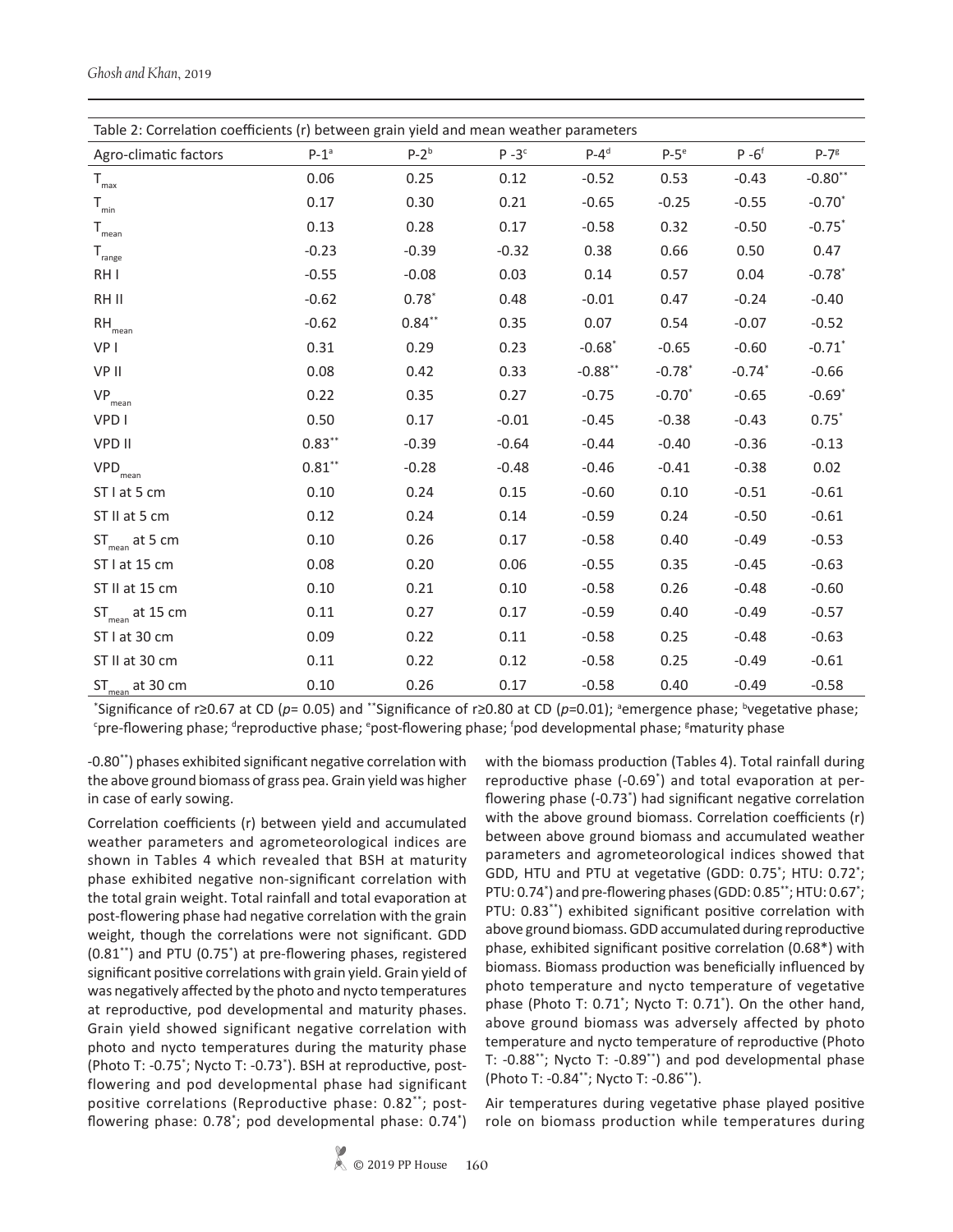*International Journal of Bio-resource and Stress Management* 2019, 10(2):157-165

| Table 3: Correlation coefficients (r) between above ground biomass and mean weather parameters |          |           |          |            |                      |                      |                      |  |
|------------------------------------------------------------------------------------------------|----------|-----------|----------|------------|----------------------|----------------------|----------------------|--|
|                                                                                                |          |           |          |            |                      |                      |                      |  |
| Agro-climatic factors                                                                          | $P-1^a$  | $P-2b$    | $P - 3c$ | $P-4d$     | $P-5e$               | $P - 6$ <sup>f</sup> | $P-78$               |  |
| $\mathsf{T}_{\max}$                                                                            | 0.25     | $0.71*$   | 0.56     | $-0.86$ ** | $0.78*$              | $-0.81$ **           | $-0.93***$           |  |
| $T_{min}$                                                                                      | 0.51     | $0.71*$   | 0.66     | $-0.91***$ | $-0.32$              | $-0.88$ **           | $-0.80$ **           |  |
| $\mathsf{T}_{\mathsf{mean}}$                                                                   | 0.42     | $0.71*$   | 0.62     | $-0.89**$  | 0.49                 | $-0.85***$           | $-0.86**$            |  |
| $T_{\text{range}}$                                                                             | $-0.58$  | $-0.68$ * | $-0.55$  | $-0.01$    | $0.95***$            | 0.35                 | 0.55                 |  |
| RH I                                                                                           | $-0.58$  | $-0.53$   | 0.07     | 0.13       | $0.92**$             | 0.02                 | $-0.87**$            |  |
| RH II                                                                                          | $-0.37$  | $0.87**$  | $0.79*$  | 0.32       | $0.87**$             | $-0.01$              | $-0.53$              |  |
| $\mathsf{RH}_{_{\sf mean}}$                                                                    | $-0.50$  | $0.69*$   | 0.58     | 0.24       | $0.91***$            | 0.01                 | $-0.65$              |  |
| VP I                                                                                           | $0.67*$  | $0.70*$   | 0.66     | $-0.90**$  | $-0.90**$            | $-0.88***$           | $-0.84***$           |  |
| VP II                                                                                          | 0.45     | $0.77*$   | $0.74*$  | $-0.90**$  | $-0.94**$            | $-0.91**$            | $-0.78$ *            |  |
| $\mathsf{VP}_{\mathsf{mean}}$                                                                  | 0.58     | $0.73*$   | $0.70*$  | $-0.91***$ | $-0.92**$            | $-0.90**$            | $-0.81$ **           |  |
| VPD I                                                                                          | $0.80**$ | 0.61      | 0.45     | $-0.77$ *  | $-0.60$              | $-0.84**$            | $0.83***$            |  |
| <b>VPD II</b>                                                                                  | $0.71*$  | 0.18      | $-0.19$  | $-0.80**$  | $-0.78$ <sup>*</sup> | $-0.78*$             | $-0.10$              |  |
| $\mathsf{VPD}_{\mathsf{mean}}$                                                                 | $0.77*$  | 0.28      | 0.01     | $-0.84$ ** | $-0.78$ *            | $-0.80**$            | 0.06                 |  |
| ST I at 5 cm                                                                                   | 0.47     | 0.66      | 0.60     | $-0.89**$  | 0.15                 | $-0.86**$            | $-0.79*$             |  |
| ST II at 5 cm                                                                                  | 0.47     | 0.66      | 0.59     | $-0.89**$  | 0.35                 | $-0.86**$            | $-0.80*$             |  |
| $ST_{\text{mean}}$ at 5 cm                                                                     | 0.43     | $0.68*$   | 0.60     | $-0.89**$  | 0.62                 | $-0.85***$           | $-0.76*$             |  |
| ST I at 15 cm                                                                                  | 0.37     | 0.66      | 0.53     | $-0.89**$  | 0.44                 | $-0.84**$            | $-0.91***$           |  |
| ST II at 15 cm                                                                                 | 0.44     | 0.65      | 0.55     | $-0.89**$  | 0.34                 | $-0.85**$            | $-0.87**$            |  |
| $ST_{mean}$ at 15 cm                                                                           | 0.44     | $0.69*$   | 0.60     | $-0.89**$  | 0.62                 | $-0.85***$           | $-0.77$ <sup>*</sup> |  |
| ST I at 30 cm                                                                                  | 0.43     | 0.66      | 0.57     | $-0.89**$  | 0.33                 | $-0.85***$           | $-0.86$ **           |  |
| ST II at 30 cm                                                                                 | 0.45     | 0.65      | 0.57     | $-0.89**$  | 0.34                 | $-0.85**$            | $-0.84**$            |  |
| $ST_{mean}$ at 30 cm                                                                           | 0.43     | $0.69*$   | 0.60     | $-0.89**$  | 0.61                 | $-0.85***$           | $-0.78$ <sup>*</sup> |  |

<sup>\*</sup>Significance of r≥0.67 at CD (p=0.05) and \*\*Significance of r≥0.80 at CD (p=0.01); <sup>a</sup>emergence phase; <sup>b</sup>vegetative phase; <sup>c</sup>pre-flowering phase; <sup>d</sup>reproductive phase; <sup>e</sup>post-flowering phase; <sup>f</sup>pod developmental phase; <sup>g</sup>maturity phase

reproductive phase had negative role on dry matter yield which was confirmed by some earlier results (Agrawal et al., 2010; Rajput et al., 1986). In case delayed sowing, reproductive phase of the crop experienced higher temperature which caused abortion of floral parts and as a consequence grain yield was significantly reduced (Summerfield et al., 1984). Furthermore if the crop was sown beyond the optimum sowing window, higher air temperature resulted in poor pod filling during pod developmental phase and thus grain yield was reduced (Wang et al., 2006). Decline in yield of lentil due to increase in temperature was well documented (Dhuppar et al., 2012). Atmospheric moisture content had a significant negative effect on crop yield as indicated by the results of correlation studies which showed that vapour pressure deficit adversely effected crop yield and the same result was observed previously in cucumber (Barker et al., 1987). Vapour pressure deficit was lower when the relative humidity of the atmosphere was comparatively higher. Crop yield increased with increased relative humidity during middle stage of crop growth (Mortley et al., 2000). During post-flowering phase,

biomass production increased with higher relative humidity (Mortley et al., 1994). On the other hand relative humidity during final stage of crop growth played a negative role on yield (Nagy, 1966). During pre-flowering stages vegetative growth of the crop enhanced under increased GDD accumulation and higher vegetative growth results in higher production of yield attributes and thereby higher yield whereas during late growth stages, biomass production was increased with increased accumulation of GDD which resulted in higher dry matter production (Meena et al., 2005).

# *3.3. Regression equations for prediction of grain yield and above ground biomass*

In order to identify the best regression equation for prediction of grain yield and above ground biomass, stepwise regression analysis was performed by employing SPSS 10.0 and the results so obtained have been presented in the Table 5. 3 models were estimated for prediction of grain yield. In model 1, the estimated linear regression is significant at 1% level of significance, wherein the coefficient of determination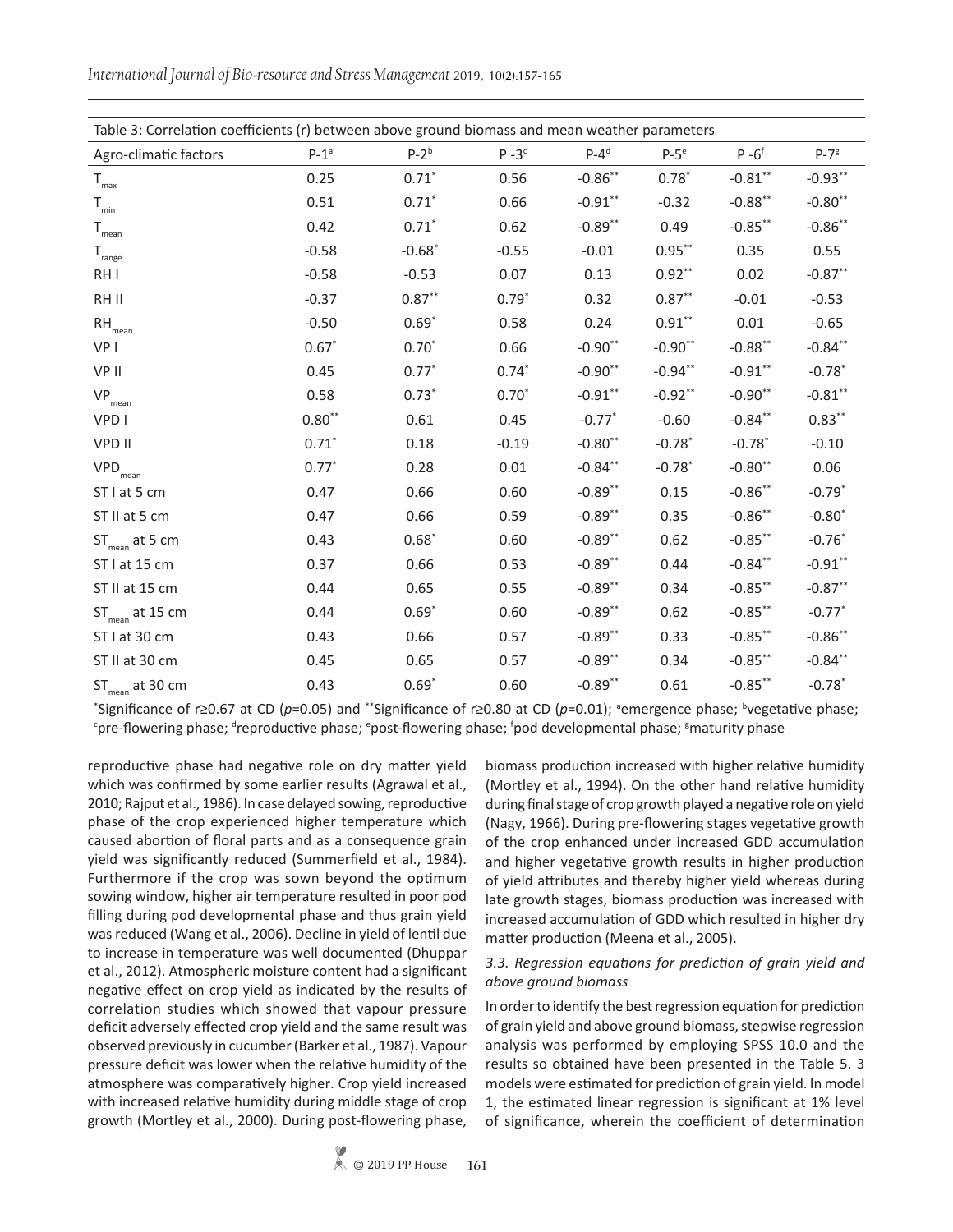| agrometeorological indices                 |                       |         |         |           |            |         |                      |                      |
|--------------------------------------------|-----------------------|---------|---------|-----------|------------|---------|----------------------|----------------------|
| Parameters                                 | Agro-climatic factors | $P-1^a$ | $P-2b$  | $P - 3c$  | $P-4d$     | $P-5e$  | $P - 6$ <sup>f</sup> | $P-78$               |
| Grain yield ( $kg$ ha <sup>-1</sup> )      | <b>BSH</b>            | 0.29    | 0.14    | 0.26      | 0.50       | 0.37    | 0.34                 | $-0.16$              |
|                                            | R                     | $-0.07$ | 0.06    | 0.06      | $-0.26$    | $-0.24$ | $-0.23$              | 0.51                 |
|                                            | E                     | 0.15    | $-0.28$ | $-0.47$   | 0.37       | $-0.37$ | $-0.01$              | $-0.24$              |
|                                            | GDD                   | 0.01    | 0.54    | $0.81***$ | 0.25       | $-0.02$ | 0.02                 | $-0.31$              |
|                                            | <b>HTU</b>            | 0.42    | 0.33    | 0.43      | 0.30       | $-0.04$ | 0.05                 | $-0.53$              |
|                                            | PTU                   | 0.02    | 0.50    | $0.75*$   | 0.14       | $-0.27$ | $-0.18$              | $-0.39$              |
|                                            | Photo T               | 0.12    | 0.28    | 0.16      | $-0.57$    | 0.40    | $-0.48$              | $-0.75$ *            |
| Above ground bio-<br>mass (kg ha $^{-1}$ ) | Nycto T               | 0.14    | 0.29    | 0.18      | $-0.59$    | 0.26    | $-0.50$              | $-0.73$ <sup>*</sup> |
|                                            | <b>BSH</b>            | 0.13    | 0.25    | $-0.19$   | $0.82**$   | $0.78*$ | $0.74*$              | 0.22                 |
|                                            | R                     | 0.22    | 0.39    | 0.39      | $-0.69*$   | $-0.60$ | $-0.55$              | 0.41                 |
|                                            | E                     | 0.37    | $-0.01$ | $-0.73*$  | 0.12       | $-0.04$ | 0.29                 | 0.27                 |
|                                            | GDD                   | 0.25    | $0.75*$ | $0.85***$ | $0.68*$    | 0.48    | 0.49                 | 0.20                 |
|                                            | <b>HTU</b>            | 0.49    | $0.72*$ | $0.67*$   | 0.65       | 0.47    | 0.49                 | $-0.13$              |
|                                            | PTU                   | 0.28    | $0.74*$ | $0.83***$ | 0.59       | 0.25    | 0.30                 | 0.12                 |
|                                            | Photo T               | 0.39    | $0.71*$ | 0.61      | $-0.88$ ** | 0.59    | $-0.84**$            | $-0.87**$            |
|                                            | Nycto T               | 0.44    | $0.71*$ | 0.63      | $-0.89**$  | 0.40    | $-0.86**$            | $-0.84***$           |

Table 4: Correlation coefficients (r) of grain yield and above ground biomass with accumulated weather parameters and agrometeorological indices

<sup>\*</sup>Significance of r≥0.67 at CD (p=0.05) and \*\*Significance of r≥0.80 at CD (p=0.01); <sup>a</sup>emergence phase; <sup>b</sup>vegetative phase; <sup>c</sup>pre-flowering phase; <sup>d</sup>reproductive phase; <sup>e</sup>post-flowering phase; <sup>f</sup>pod developmental phase; <sup>g</sup>maturity phase

| Table 5: Regression equations involving grain yield (kg ha <sup>-1</sup> ) and agroclimatic parameters |               |                                                                                                            |                |                                |  |  |  |
|--------------------------------------------------------------------------------------------------------|---------------|------------------------------------------------------------------------------------------------------------|----------------|--------------------------------|--|--|--|
|                                                                                                        |               | Parameters Model Regression equations                                                                      | Adjusted $R^2$ | Standard error of<br>estimates |  |  |  |
| Grain yield                                                                                            | -1            | Y=2795.218-152.172 $X_1$                                                                                   | $0.740**$      | 61.8072                        |  |  |  |
| $(kg ha-1)$                                                                                            | $\mathcal{P}$ | Y=2997.075-146.485 X <sub>1</sub> - 0.130 X2                                                               | $0.990**$      | 12.1228                        |  |  |  |
|                                                                                                        | 3             | Y=3441.016-163.595 X <sub>1</sub> -9.82E-02 X <sub>2</sub> -10.765 X <sub>2</sub>                          | $0.999**$      | 3.8648                         |  |  |  |
| Above                                                                                                  | 1             | Y = -2400.573 + 415.098 $X4$                                                                               | $0.892**$      | 297.1223                       |  |  |  |
| ground<br>biomass<br>$(kg ha-1)$                                                                       | $\mathcal{L}$ | Y=-2531.322 + 330.045 $Xa$ +237.097 $Xc$                                                                   | $0.975***$     | 141.9086                       |  |  |  |
|                                                                                                        | 3             | Y=586.829+230.704 X <sub>4</sub> +231.182 X5-129.517 X <sub>c</sub>                                        | $0.992**$      | 81.5541                        |  |  |  |
|                                                                                                        | 4             | Y = 2576.357+211.360 X <sub>4</sub> +173.360 X <sub>5</sub> – 204.170 X <sub>6</sub> -3.903 X <sub>7</sub> | $0.998**$      | 37.3946                        |  |  |  |

\*\*=Significant at CD (p= 0.01); X<sub>1</sub>: AVP I at reproductive phase; X<sub>2</sub>: HTU at maturity phase; X<sub>3</sub>: Tmax at pre-flowering phase;  $X_4$ : Temperature range at post-flowering phase;  $X_5$ : Mean vapour pressure deficit at emergence phase;  $X_6$ : Minimum air temperature at reproductive phase;  $X_{7}$ : Rainfall at vegetative phase

(adjusted  $R^2$ ) of the model was 0.740\*\* which indicated that the model is able to account for 74.0% of the total variability in the grain yield through a linear function involving afternoon actual vapour pressure (VP II) at reproductive phase. Model 2 (adjusted  $R^2 = 0.990**$ ) which added accumulated heliothermal unit (AHTU) at maturity phase over model 1, could explain that 99.0% of the total variability in the grain yield. Model 3 (adjusted R<sup>2</sup>=0.999\*\*) included maximum temperature (T<sub>max</sub>) at pre-flowering phase over the second model. From the results it was clear that the rate of increment in predictability of grain

yield was increased by 25% in model 2 over model 1 while in model 3, predictability was only 0.9% more over model 2.

For prediction of above ground biomass using agro-climatic factors, 4 models were computed. The first model having adjusted  $R^2$  value of 0.892<sup>\*\*</sup> involved temperature range  $(T<sub>range</sub>)$  at post-flowering phase and the model was able to predict 89.2% of the total variability in biomass yield. In model 2 (adjusted  $R^2$ =0.975\*\*), the computed linear regression model was found to include mean vapour pressure deficit (VPD<sub>mean</sub>) at emergence phase over model 1. The third model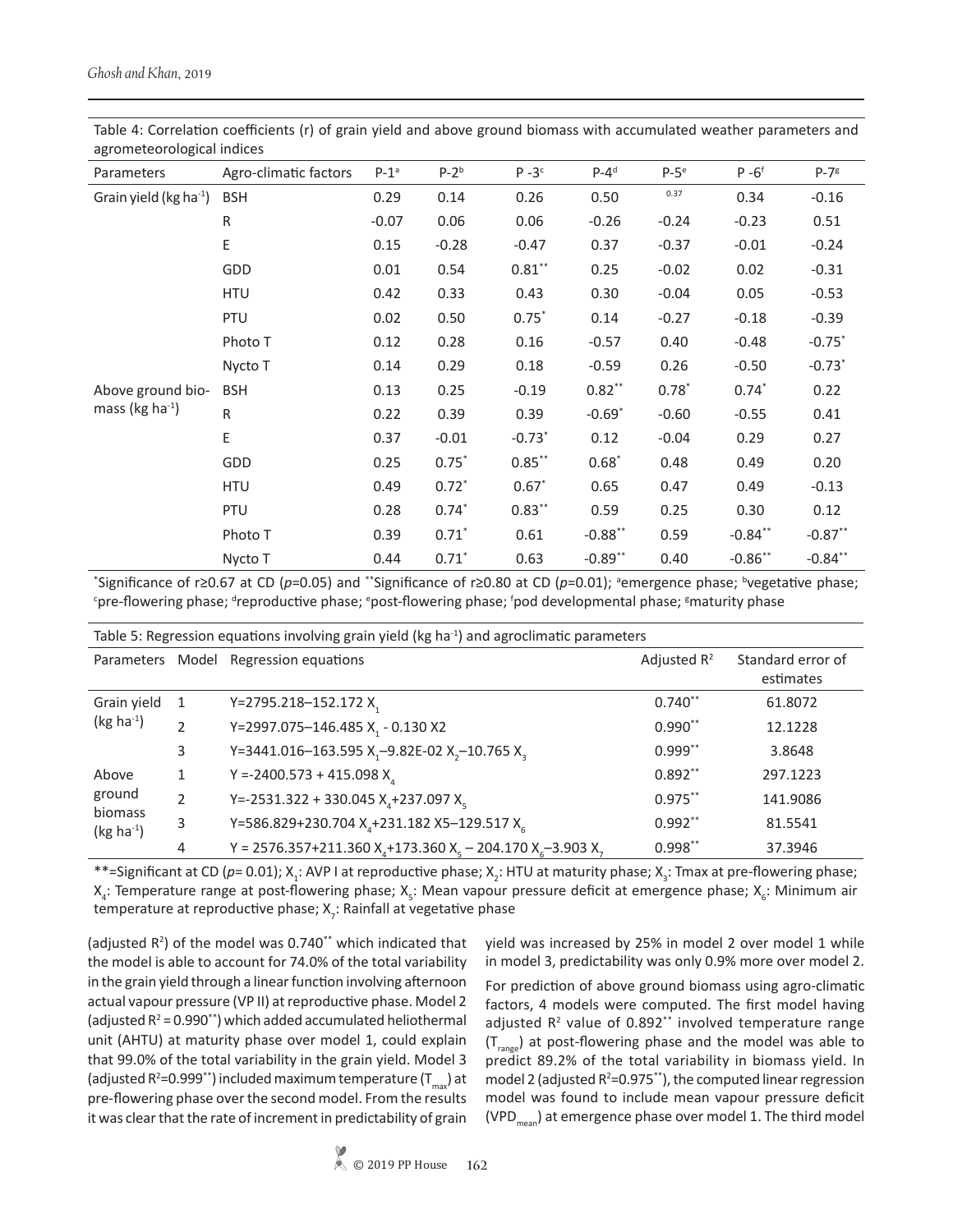(adjusted R<sup>2</sup>=0.992<sup>\*\*</sup>) added minimum air temperature (T<sub>min</sub>) at reproductive phase over model 2. In model 4 (adjusted  $R^2$ =0.998\*\*), total rainfall (R) at vegetative phase was added as explanatory variables. Model 1, using one predictor variable was able to explain 89.2% of the total variation in above ground biomass. Model 2 which include two predictor variables, the rate of increase in predictability in terms of adjusted  $R^2$  values is only 8.3% more over that that in model 1. The model 3 and 4 which included 3 and 4 predictor variables, respectively, the rate of increase in adjusted  $R<sup>2</sup>$  were very low amounting to 1.7% and 0.6%, respectively.

# *3.4. Regression equations for pre-harvest forecasting of grain yield and above ground biomass at vegetative phase*

Regression equations for prediction of grain yield and biomass yield of *Lathyrus* at the end of vegetative phase has been developed and presented in Table 6. Two models were developed to predict grain yield at the end of vegetative phase. Model 1 is significant at 5% level of significance with adjusted  $R<sup>2</sup>$  value of 0.552 $*$  which indicated that the model could account for 55.2% of the total variability in the grain yield by using temperature range  $(T_{r_0}$  during vegetative phase. The second model (adjusted  $R^2$ =0.852\*\*) added afternoon relative humidity (RH II) occurring during vegetative phase over the first model. The step wise regression technique gave only one model (adjusted  $R^2 = 0.729**$ ) for prediction of above ground biomass at the end of vegetative phase and the model used afternoon relative humidity (RH II) of vegetative phase.

# *3.5. Regression equations for pre-harvest forecasting of grain*

Table 6: Regression equations for pre-harvest forecasting of grain yield and above ground biomass using agro-climatic factors of vegetative phase

| Parameters                                  | Model         | Regression<br>equations                                      | Adjusted<br>$R^2$ | Standard<br>error of<br>estimates |
|---------------------------------------------|---------------|--------------------------------------------------------------|-------------------|-----------------------------------|
| Grain yield<br>$(kg ha-1)$                  | 1             | $Y = -908.298 +$<br>31.614 $X_1$                             | $0.552*$          | 80.8329                           |
|                                             | $\mathcal{P}$ | $Y = -5152.002$<br>$+67.297 X_{1}$<br>147.843 X <sub>2</sub> | $0.852**$         | 46.6618                           |
| Above<br>ground<br>biomass (kg<br>$ha^{-1}$ | 1             | $Y = -10835.0+$<br>265.194 X <sub>2</sub>                    | $0.729**$         | 470.7221                          |

\*: Significant at CD (*p*=0.05); \*\*: Significant at CD (*p*=0.01);  $X_1$ : Temperature range;  $X_2$ : Afternoon relative humidity;  $X_3$ : afternoon relative humidity

# *yield and above ground biomass at reproductive phase*

Table 7 represents the regression equations for prediction of grain yield and biomass yield at the end of reproductive phase. Two models were developed to predict grain yield. Model 1 Table 7: Regression equations for pre-harvest forecasting of grain yield and above ground biomass using agro-climatic factors of reproductive phase

| Parameters                                | Model         | Regression<br>equations                        | Adjusted<br>$R^2$ | Standard<br>error of<br>estimates |
|-------------------------------------------|---------------|------------------------------------------------|-------------------|-----------------------------------|
| Grain yield<br>$(kg ha-1)$                | $\mathbf{1}$  | $Y = 2792.415$<br>$-152.007 X,$                | $0.742**$         | 61.3593                           |
|                                           | $\mathfrak z$ | $Y = 3478.778$<br>$-212.535 X_1 +$<br>9.307 X, | $0.919**$         | 34.3752                           |
| Above<br>ground<br>biomass<br>$(kg ha-1)$ | 1             | $Y = 13406.500$<br>$-724.243$ X <sub>2</sub>   | $0.809**$         | 395.709                           |

\*\*: Significant at CD (p=0.01); X<sub>1</sub>: Afternoon actual vapour pressure;  $X_2$ : Accumulated rainfall;  $X_3$ : Mean actual vapour pressure

having adjusted R<sup>2</sup> value of 0.742<sup>\*\*</sup> could account for 74.2% of the total variability in the grain yield by using afternoon actual vapour pressure (VP II) during reproductive phase. The second model (adjusted  $R^2$ =0.919<sup>\*\*</sup>) added accumulated rainfall (R) at reproductive phase over model 1. Above ground biomass could be predicted by one model (adjusted  $R^2 = 0.809**$ ) using mean actual vapour pressure (VP $_{\text{mean}}$ ) of reproductive phase.

Development of regression models for prediction of crop yield with the help of agro-climatic factors prevailing during the crop growing season was reported earlier (Kandiannan et al.*,* 2002, Sharma et al.*,* 2004). Forecasting of crop yield before harvest was also documented previously (Smith and Gooding*.,* 1999).

# **4. Conclusion**

Grain yield and dry matter yield of *Lathyrus* were significantly influenced by the growing season weather parameters. Yield was adversely affected by higher temperature during reproductive stages of crop growth and onwards. Final grain yield and biomass production could be successfully predicted at the end of vegetative as well as reproductive phase using the agro-climatic factors prevailing only during the vegetative and reproductive phase respectively.

#### **5. Acknowledgement**

Authors acknowledge all members of Instructional Farm, Bidhan Chandra Krishi Viswavidyalaya, Mohanpur, West Bengal, India for their sincere cooperation.

#### **6. References**

Agrawal, K., Bhadauria, U.P.S., Jha, A., Jain, S., 2010. Crop weather relationship studies on chickpea for improving crop adaptation to climate change. International Journal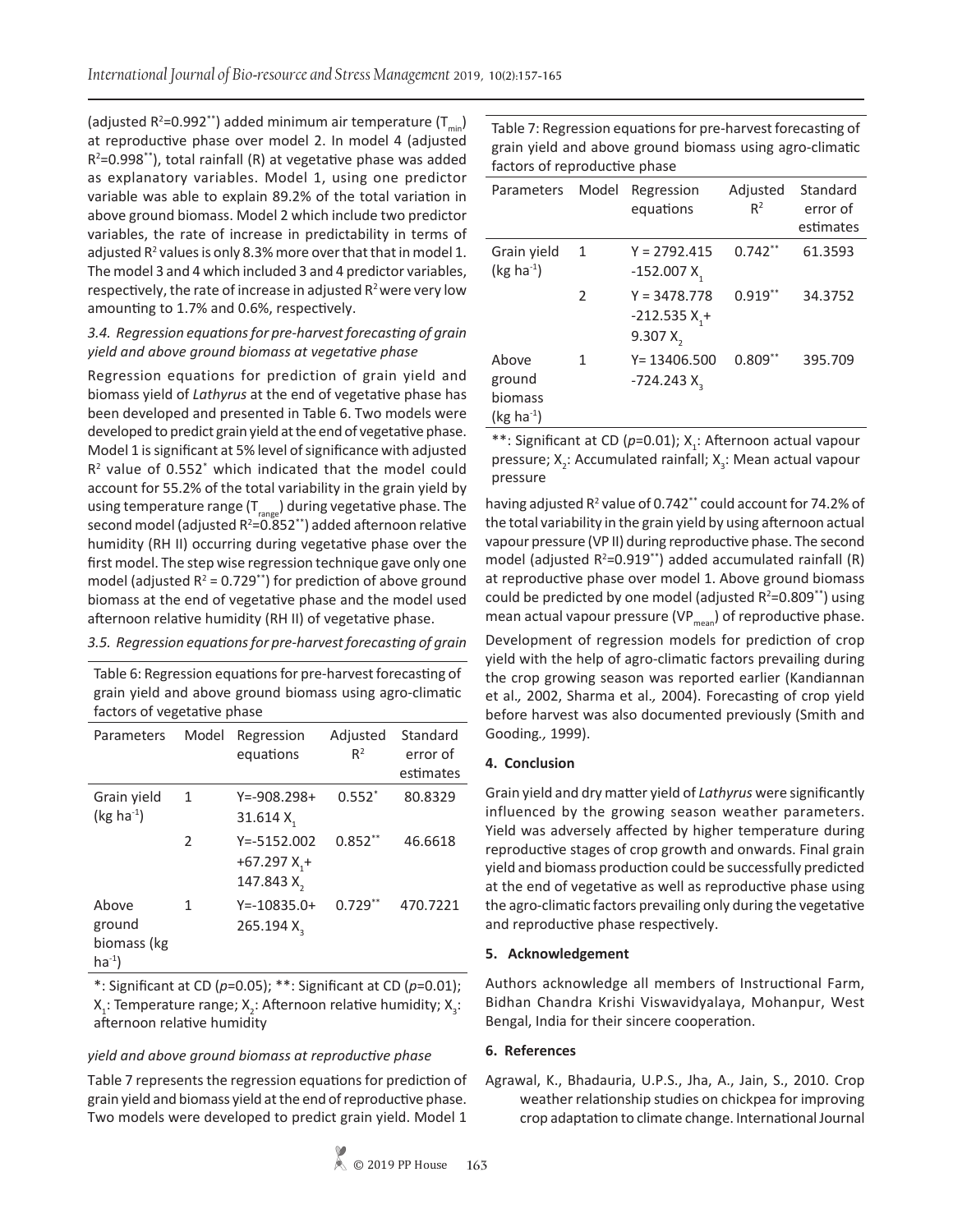Tropical Agriculture 28, 239–242.

- Alkin, R., Macfarlance, T.D., White, R.J., Bisby, F.A., Adey, M.E., 1983. Names and synonyms of species and subspecies in the Vicieae. Issue 2, Vicieae Database Project Publication No. 2, Southampton.
- Barker, J.C., Welles, G.W.H., Van Uffelen, J.A.M., 1987. The effects of day and night humidity on yield and quality of glasshouse cucumbers. Journal of Horticultural Science 62, 363–370.
- Barlow, K.M., Christy, B.P., O'leary, G.J., Riffkin, P.A., Nuttall, J.G., 2015. Simulating the impact of extreme heat and frost events on wheat crop production: A review. Field Crops Research 171, 109–119.
- Campbell, C.G., Mehra, R.B., Agrawal, S.K., Chen, Y.Z., Abd EL Moneim, A.M., Kawaja, H.I.T., Yadav, C.R., Tay, J.U., Araya, W.A., 1994. Current status and future strategy in breeding grasspea (*Lathyrus sativus*). Euphytica 73, 167–175.
- Dhaliwal, L.K., Hundal, S.S., Chahal, S.K., Aneja, A., 2006. Effect of conventional and furrow planting methods on radiation interceptopn, growth and yield of rice paddy. Proceedings of the international workshop on Water saving practices in rice paddy cultivation 14-15 September, Kaulalumpur (Malalysia)
- Dhuppar, P., Subhash, C., Chintapalli, B.B., Rao, D.S., 2012. Lentil Crop Production in the Context of Climate Change: An Appraisal. Indian Research Journal of Extension Education, Special Issue, 33–35.
- Doorenbos, J., Pruitt, W.O., 1977. Guidelines for predicting crop water requirements. In: FAO Irrigation and Drainage Paper No. 24. FAO, Rome, 144.
- Gomez, K.A., Gomez, A.A., 1984. Statistical procedures for agricultural research. In John wiley and sons, New York. 680.
- Haqqani, A.M., Arshad, M., 1995. Crop status and genetic diversity of grasspea in Pakistan, 59-65 in Lathyrus Genetic Resources in Asia. Proceedings of a Regional Workshop, 27–29 December 1995, Indira Gandhi Agricultural University, Raipur, India. In: Arora, R.K., Mathur, P.N., Riley, K.W., Adham, Y. (Eds.), IPGRI Office for South Asia, New Delhi, India, 59–65.
- Hategekimana, P., Thobunluepop, P., Saorobol, E., Sarobol, N., 2018. Evaluation the adaptability of different corn cultivars under drought stress at different growth stages. Journal of Agronomy 17, 224–233.
- Hatfield, J.L., Boote, K.J., Fay,P., Hahn,L., Izaurralde,C., Kimball, B.A., Mader,T., Morgan, J., Ort,D., Polley,W., Thomson, A., Wolfe, D., 2008. Agriculture. In The effects of climate change on agriculture, land resources, water resources, and biodiversity in the United States. U.S. Climate Change Science Program and the Subcommittee on Global Change Res., Washington, DC.
- Jackson, M.T., Yunus, A.G., 1984. Variation in the grass pea (*Lathyrus sativus* L.) and wild species. Euphytica 33,

549–559.

- Jagtap, D.N., Chavan, V.G., Mahadkar, U.V., Chavan, S.A., 2016. Effect of sowing times on the yield and yield attributes of rice (*Oryza sativa* L.) varieties. Indian Society of Coastal Agricultural Research 34, 27–30.
- Kamakshi, N., Sagar, D., Jayalakshmi, V., Chander, S., 2019. Weather based prediction model for beet army worm (*Spodoptera exigua* Hubner) in chickpea. Journal of Environmental Biology 40, 84–88.
- Kandiannan, K., Karithikeyan, R., Krishnan, R., Kailasam, C., Balasubramanian, T.N., 2002. A crop-weather model for prediction of rice yield using an empirical- statistical technique. Journal of Agronomy and Crop Science 188, 59–62.
- Kaul, A.K., Islam, M.Q., Hamid, A., 1986. Screening of Lathyrus germplasm of Bangladesh for BOAA content and some agronomic characters. *Lathyrus* and Lathyrism, In: Kaul, A.K., Combes, D. (Eds.), Third World Medical Research Foundation, New York, 130–141.
- Khan, S.A., Maity, G.C., Das, L., 2005. Prediction of grain yield of *kharif* rice based on thermal, heliothermal and photothermal units prevailing during different phases of growth. Environment and Ecology 23, 545–552.
- Krishna Murthy, S.K., Yogeswara Rao, A., 2000. Correlation between weather parameters at different phenophases and growth and yield parameters of groundnut (*Arachis hypogaea* L.). Annals of Arid Zone 39, 29–33.
- Kumar, A., Pandey, V., Shekh, A.M., Kumar, M., 2008. Growth and yield response of soybean (*Glycine max* L.) in relation to temperature, photoperiod and sunshine duration at Anand, Gujarat, India. American Eurasian Journal of Agronomy 1, 45–50.
- Mahajan, G., Bharaj, T.S., Timsina, J., 2009. Yield and water productivity of rice as affected by time of transplanting in Punjab, India. Agricultural Water Management 96, 25–32.
- Meena, R.P., Singh, S.P., Beniwal, R.K., 2005. Correlation of Weather Parameters with Growth, Yield Attributes and Pod Yield of Groundnut (*Arachis hypogaea* L.) during Different Phenophases under Irrigated Condition of Western Rajasthan. Annals of Arid Zone 44, 23–28.
- Mortley, D.G., Bonsi, C.K., Loretan, P.A., Hill, W.A., Morris, C.E., 1994. Relative humidity influences yield, edible biomass, and linear growth rate of sweetpotato. Hortscience 29, 609–610.
- Mortley, D.G., Bonsi, C.K., Loretan, P.A., Hill, W.A., Morris, C.E., 2000. High relative humidity increases yield, harvest index, flowering, and gynophore growth of hydroponically grown peanut plants. Hortscience 35, 46–48.
- Nagy, J., 1966. Phenological studies on peas in relation to temperature. Hort' Abstr'. 36, 775 .
- Negere, A., Mariam, S.W., 1994. An overview of grass pea (*Lathyrus sativus*) production in Ethiopia. Nutrition,